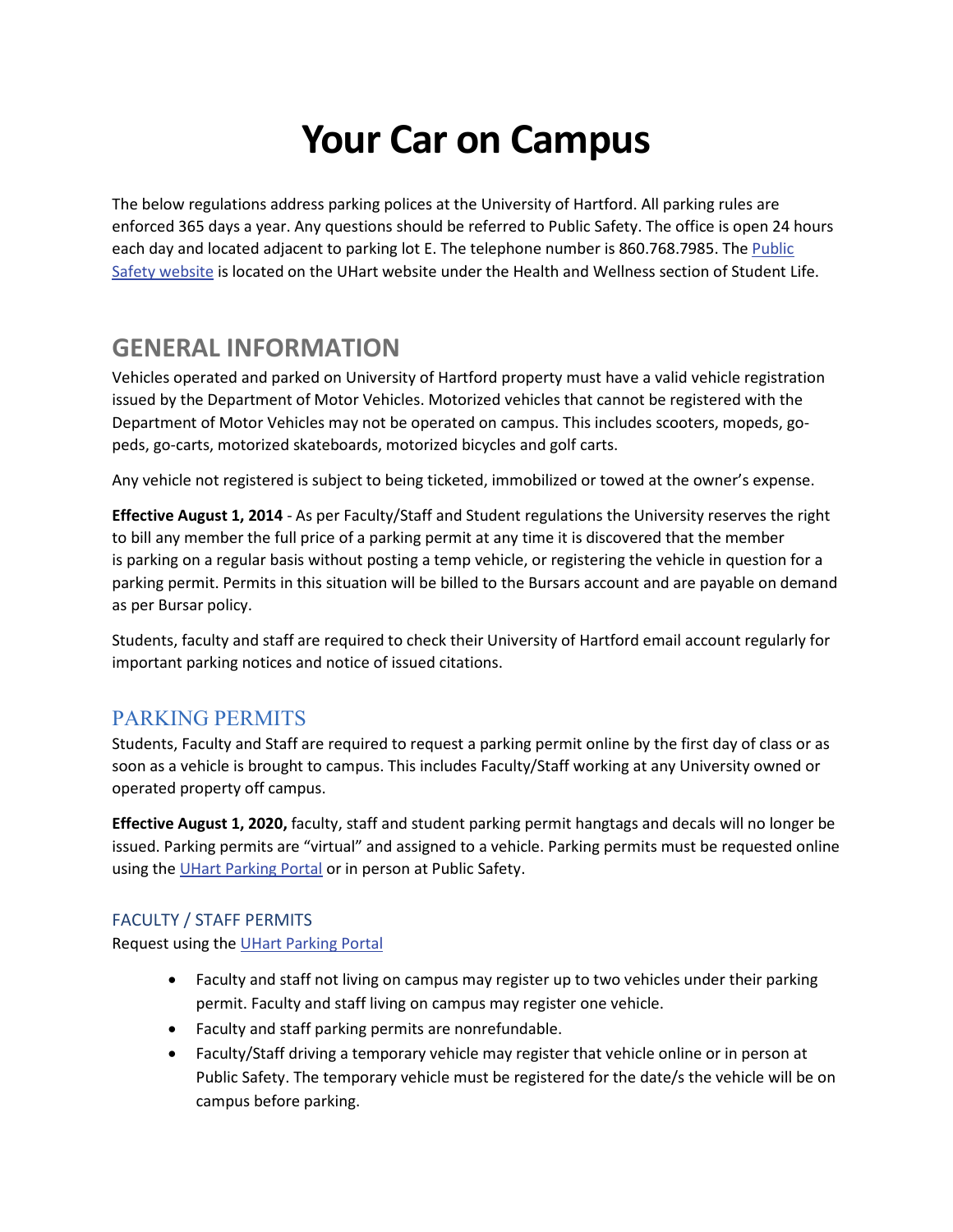• Overnight parking is not allowed unless approved by Public Safety.

#### **Main Campus Parking**

- Faculty/Staff members working on the main campus may park in Faculty/Staff lots A, K, in the designated Faculty/Staff spaces and in yellow painted non-reserved spaces in D Lot, in the staff spaces on the right side of G Lot and in C Lot. (parts of C & D are subject to flooding)
- Parking in Faculty/Staff lots GSU, H, Health Center and in the Sports Center staff lot is only available to Faculty/Staff assigned to park in those lots.

#### **Handel Performing Arts Center (HPAC)**

• Faculty/Staff working at the Handel Performing Arts Center must park in the rear of the building. Parking is allowed in the gated lot or the lower Albany Ave lot.

#### STUDENT PERMITS

#### Request using th[e UHart Parking Portal](https://uhparking.hartford.edu/)

- Student parking permits are not transferrable. Students must update their parking account at Public Safety before parking if the vehicle or license plate changes.
- Commuter Students may park in non-reserved spaces as follows:
	- A Annex– 7:30 a.m.–2 a.m. (small dirt lot between A Lot & Watkinson) Must park in the dirt/gravel area in this lot. Parking on grass/driveway not allowed.
	- B Lot– 7:30 a.m.–2 a.m.
	- C Lot– 7:30 a.m.–2 a.m. in non- reserved spaces
	- D Lot– 7:30 a.m.–2 a.m. in RED PAINTED SPACES ONLY
	- F Lot– 7:30 a.m.–2 a.m. in non- reserved spaces
	- K Commuter Lot–7:30 a.m.–2 a.m.
	- Front of Sports Center in L Lot during the facilities operating hours.
	- Faculty/Staff Lots A, H, K, GSU from 4:30 p.m.–2 a.m. Monday–Friday and from 7:30 a.m.–2 a.m. Saturday and Sunday. (GSU Lot is next to East Hall)
	- Handel Performing Arts Center during the facility operating hours
	- C Lot is the overflow lot
	- Parts of C, D and F Lots are subject to flooding

**Resident Students** may park in non-reserved spaces as follows:

- C Lot–non-reserved spaces
- D Lot–yellow painted spaces not designated for Faculty/Staff
- E Lot–non-reserved spaces
- N Lot
- G Lot–left side of lot which is designated for resident students
- Village Apartment Quads–in unrestricted spaces between Quads 2-7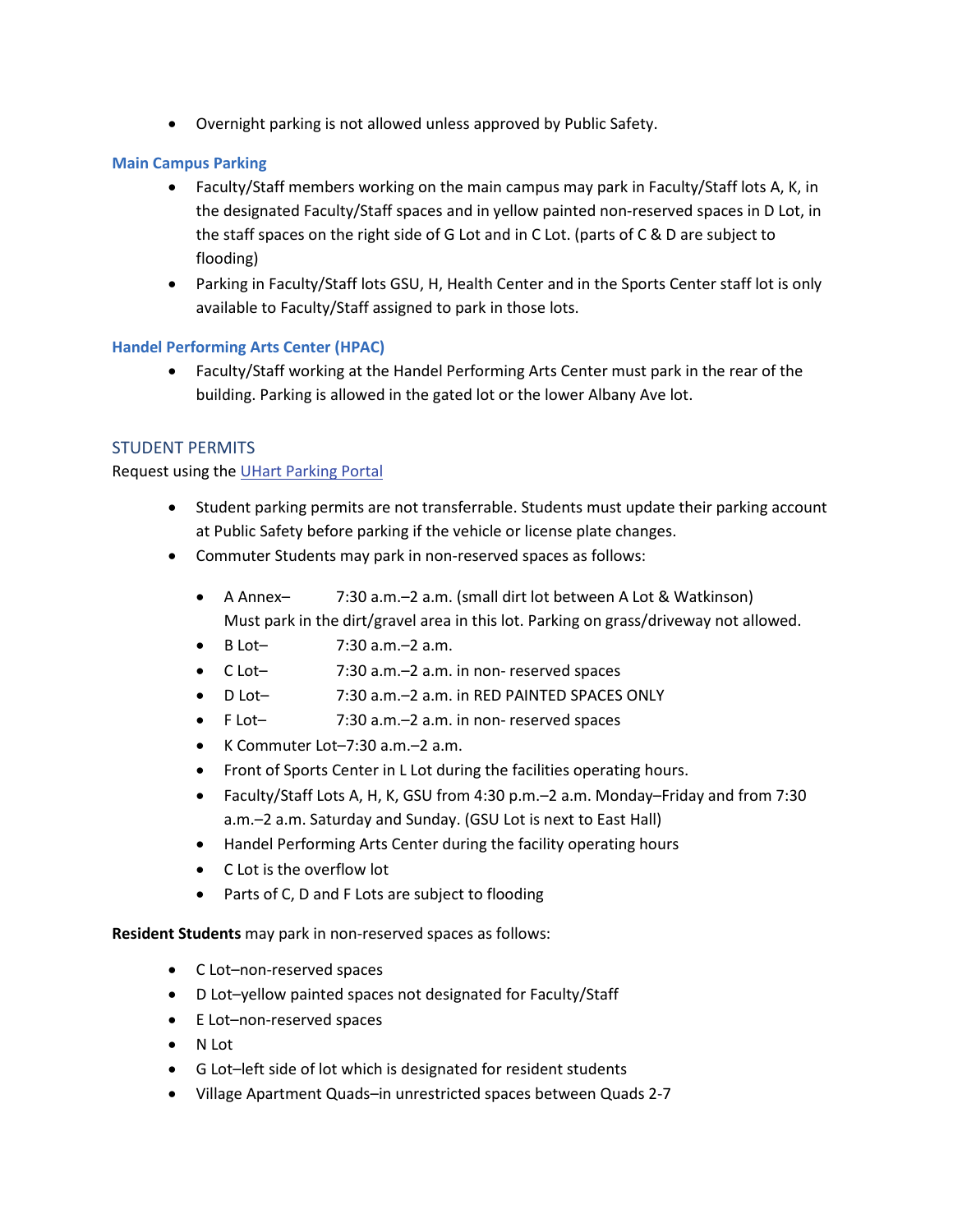- C Lot is the overflow lot
- Short term allowances are made to load/unload vehicles on the residential side of campus. Vehicles may park up to (fifteen) 15 minutes with flashers on and must be parked in a marked, non-reserved parking space.
- Parts of C, D, E and N Annex Lots are subject to flooding.

#### **COMMUTERS ON CAMPUS AFTER 2:00 AM**

Commuter permits are permitted on campus from 7:30 am – 2:00 am. Commuters staying on campus after 2:00 am, must request an overnight permit before 2:00 am and park in C Lot or the RED painted spaces in D Lot. The parking permit can be requested online using the parking portal or in person at Public Safety. If for any reason the permit can't be requested online, it must be requested in person.

#### CONSORTIUM PERMITS

From schools within the Consortium for Higher Education are honored on the University of Hartford campus. Consortium students must complete a vehicle registration form with the Registrar's Office or Public Safety. The Consortium institutions are Capital Community College, Central Connecticut State University, Charter Oak State College, Goodwin College, Hartford Seminary, University of St. Joseph, St. Thomas Seminary, Trinity College and the University of Connecticut downtown Hartford campus. Operators of vehicles with a permit from one of the above schools may park in one of the Commuter parking lots. See section B. 4. Commuter students.

#### VISITORS AND GUESTS

must be registered with Public Safety unless they have been provided with a visitor parking pass by their host or are attending a sporting event or concert.

- Visitors/Guests *will not* be allowed to park on campus if they have outstanding parking citations or receive five (5) or more non-moving citations between September 1 and the following August 31. Visitors/Guests may be banned from parking on campus if they are issued a moving violation. Visitors with five (5) or more or more non-moving violations or a moving violation may be immobilized or towed at the owner's expense.
- Vehicles parked on campus with outstanding parking citations may be immobilized or towed at the owner's expense.

#### SPORTING EVENTS & CONCERTS

All sporting event parking is in L Lot (front of the Sports Center) or M Lot (back of the Sports Center.)

#### **Concerts & Theater**

- Parking for all theater and concerts at the Hartt School including those in Millard Auditorium, Bliss and Berkman performance spaces are allowed to park in any non- reserved space in C and D Lots across the street from the Hartt School.
- Performances in Lincoln Theater allow for parking in non-reserved spaces in F Lot and may overflow to D and C Lots.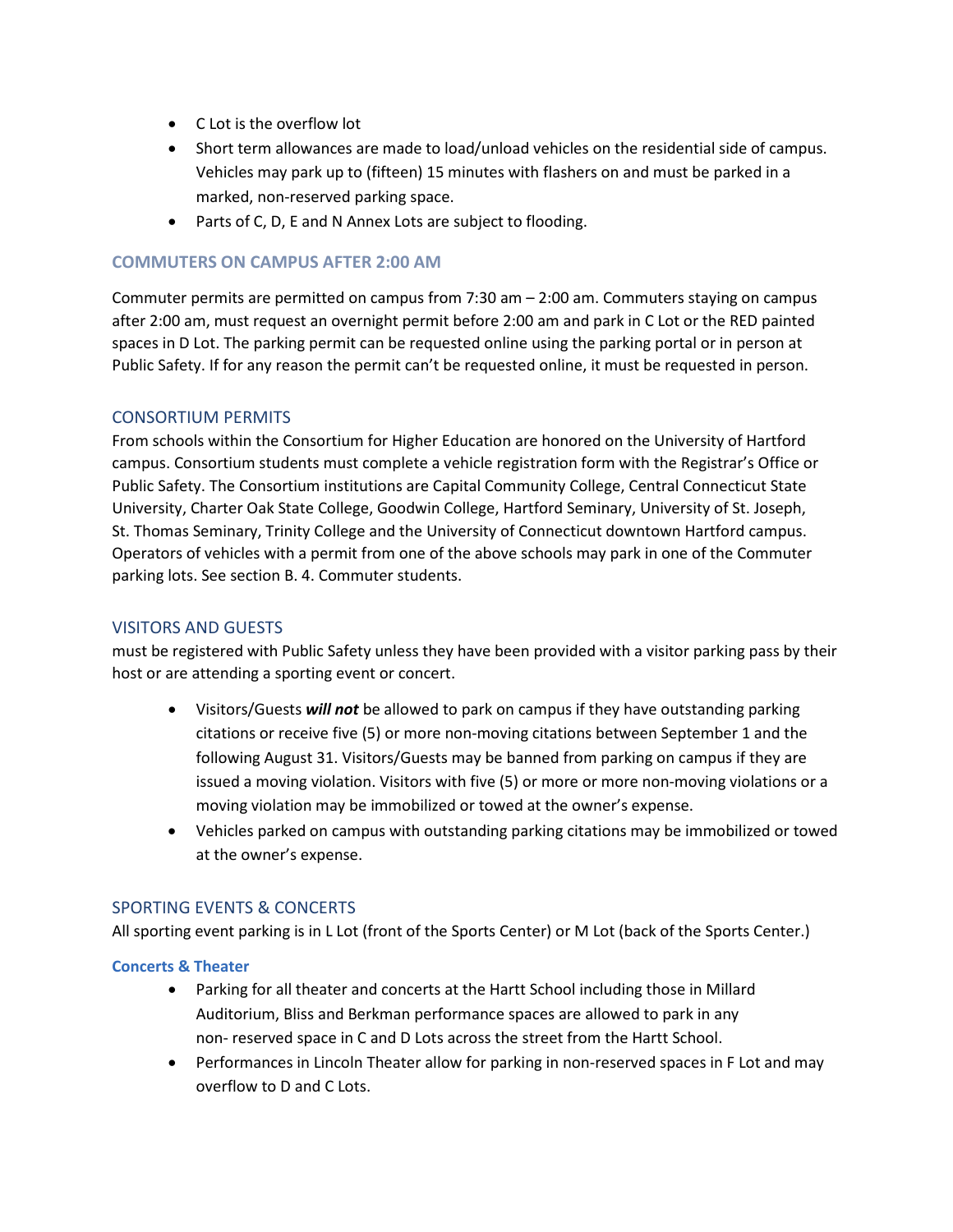#### STUDENT GUESTS

- Guests of students must register with Public Safety as soon as they arrive on campus.
- Guests of students parking on the main campus must park in C Lot.

#### PARKING DURING BREAK

Resident students leaving their vehicle at the University during Thanksgiving, Winter or Spring Break *must park in parking lot E*. If space is not available, contact Public Safety for alternate parking arrangements.

#### TEMPORARY VEHICLES & REPLACEMENT VEHICLES

Vehicles must be registered with Public Safety before parking.

#### PARKING FOR LOADING/UNLOADING

Vehicles may park in the 15-minute parking spaces when loading/unloading items from a vehicle. If more time will be needed, contact Public Safety before parking. The Dispatcher will advise. If a 15 minute parking space is not available, contact Public Safety before parking. The dispatcher will advise where to park.

#### HANDICAP PARKING

- **Students, Faculty and Staff** must have a current University of Hartford parking permit and must display a valid state issued handicap permit or license plate when parking in a handicap space. Vehicles displaying a valid state issued handicap permit or license plate may park in any handicap space in any lot. If a handicap space is not available, parking is allowed in any non-reserved space as long as the handicap plates are visible or the state issued hangtag is displayed.
- Handicap permits issued to students, faculty and staff must be registered with the Public Safety Department. The permit should be brought into Public Safety for registration. A vehicle registration should be presented to Public Safety for registration if the student, faculty or staff member has handicap license plate.
- **Visitors/Guests** displaying a valid state issued handicap permit or license plate may park in any handicap space in any lot. If a handicap space is not available, parking is allowed in any non- reserved space as long as the handicap plates are visible or the state issued hangtag is displayed.

#### PARKING ENFORCEMENT

Parking citations are issued by University of Hartford Public Safety Officers. Parking Violations and parking citation fees are listed on the Public Safety website. The campus speed limit is 15 miles per hour. Parking on Campus roads, access roads, sidewalks, fire lanes, walkways, grass or other areas not designated for parking is prohibited.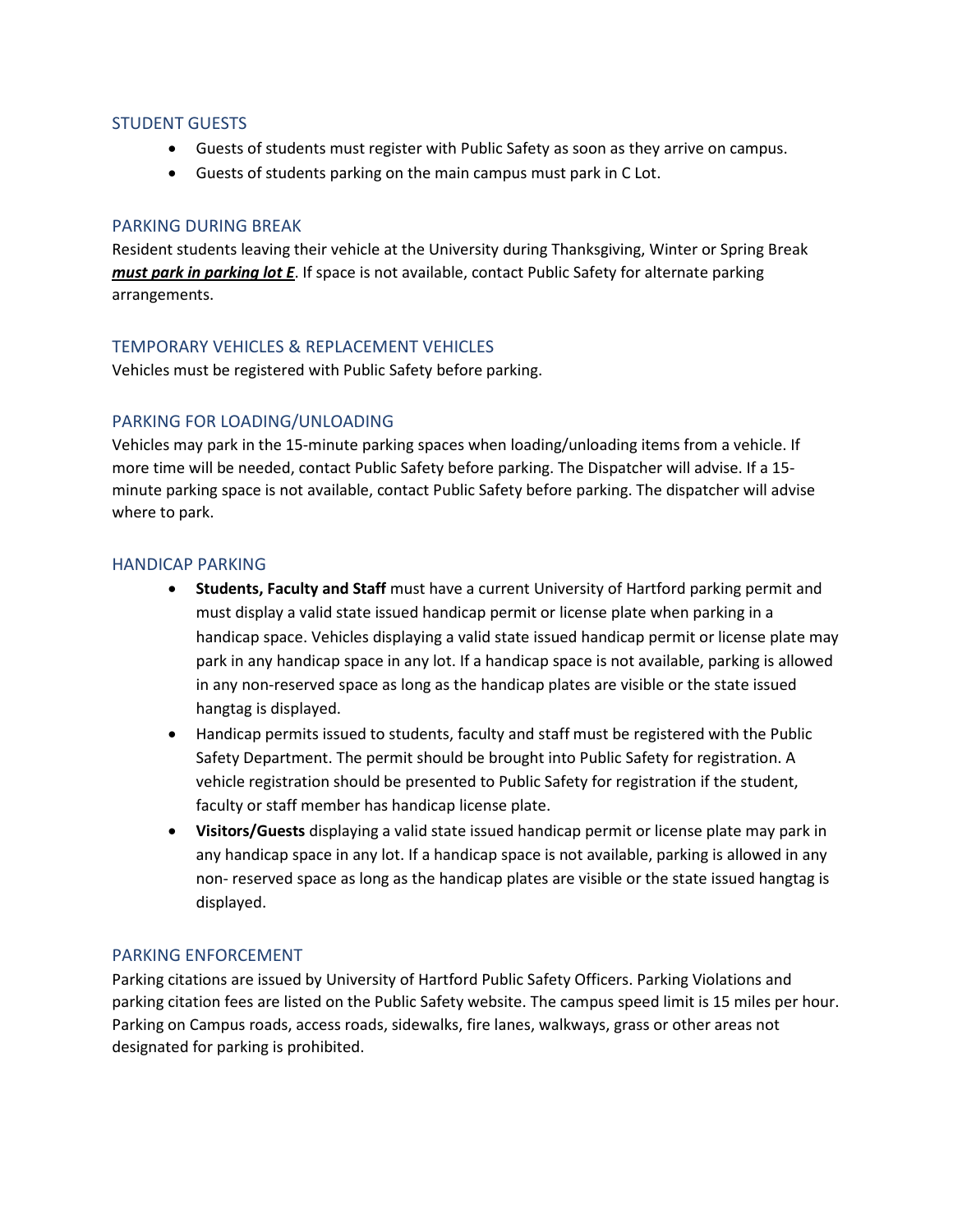# PARKING, TOWS, and IMMOBILIZATION

### FACULTY, STAFF, STUDENTS & VISITORS

#### **Faculty and Staff**

All Faculty and Staff members must pay any outstanding parking citation before a new parking permit is issued. Failure to request a permit and/or failure to pay outstanding parking citations may result in the vehicle being immobilized.

#### **Students**

- Students issued five (5) or more citations between September 1 and August 31 of the following year will lose their parking privileges. In addition, if any student receives two (2) moving violations they will immediately lose their parking privileges.
- When a student loses their parking privileges, they may be eligible to process a vehicle ban reinstatement. If a ban reinstatement is not processed the vehicle must be removed from campus and the students parking privileges will be suspended until the following September 1.
- The Ban Reinstatement fee is \$250.00.
- The reinstatement is allowed only once between September 1 and the following August 31.
- If the vehicle is banned again after paying the Ban Reinstatement fee, the student must then remove the vehicle from campus.
- During a vehicle ban the offending operator may not operate or park ANY vehicle on campus and no one may operate ANY vehicle belonging to or operated by the offending operator.
- Students issued a citation for reckless driving, counterfeit permit or speeding 41 mph or more, may have their parking privileges suspended and may not be eligible to process a Ban Reinstatement.
- Students with banned vehicles must make an appointment to meet with someone from the records staff between the hours of 7 a.m.–3 p.m., Monday–Friday.
- There is no credit, refund or other reimbursement made for individuals whose parking privileges have been revoked.

#### **Visitors**

Visitors/Guests issued five (5) or more non-moving citations between September 1 and August 31 of the following year, may have their vehicle immobilized and/or towed at their expense. In addition, visitors/guests issued a moving citation may have their vehicle immobilized and/or towed at their expense.

• **Any vehicle** in violation of University regulations or state laws may be towed or immobilized by University Public Safety or its authorized agent. All fees are the responsibility of the owner/operator of the immobilized or towed vehicle. A list of circumstances warranting towing or immobilization may be found on the Public Safety website.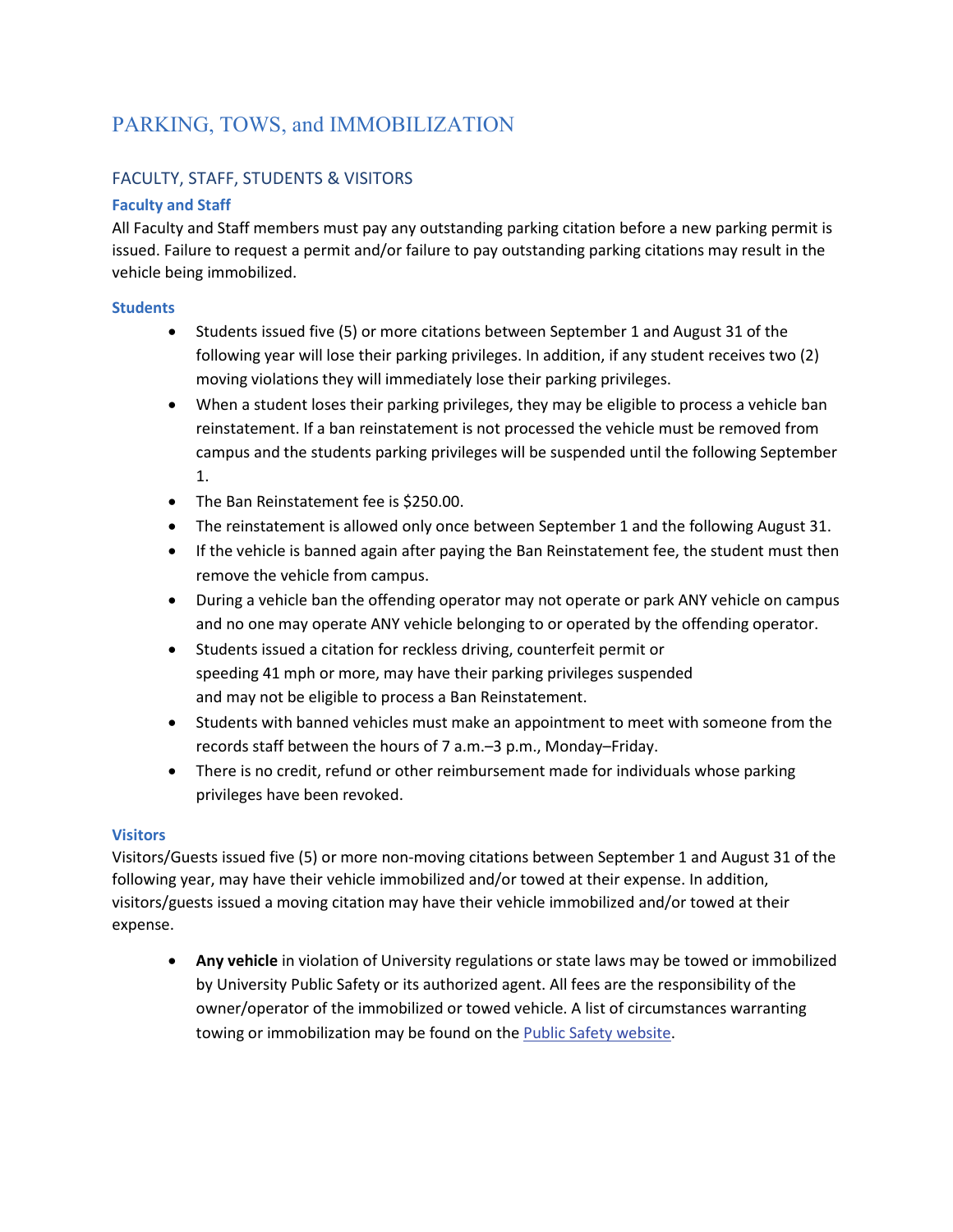All vehicles while on University property must be properly registered and insured. Vehicles must have license plates affixed to them from their appropriate states. All vehicles are subject to tow at the owner's expense if in violation.

Disabled vehicles must be immediately reported to Public Safety.

## APPEALS

**Students, Faculty and Staff** may appeal a ticket within fourteen (14) days of the day the ticket was issued online using th[e UHart Parking Portal.](https://uhparking.hartford.edu/) Tickets issued as a warning are not appealable. Appeal decisions are final.

**Visitors and Guests** wishing to appeal a ticket must enter the appeal within fourteen (14) days of the day the ticket was issued. The appeal may be entered online using th[e UHart Parking Portal](https://uhparking.hartford.edu/) or in person at Public Safety. Appeal decisions are final.

## PAYING A CITATION

**Students, Faculty and Staff** may pay a citation issued within 14 days by logging into the [parking portal.](https://uhparking.hartford.edu/) After 14 days, the citation may be paid on Cashnet. Citations may also be paid in person at Public Safety, the Bursar's Office or at the Center for Student Success.

**Visitor and Guests** may pay a citation online using th[e UHart Parking Portal,](https://uhparking.hartford.edu/) in person at Public Safety or by mailing the citation and check to Public Safety.

Public Safety mailing address: University of Hartford| Department of Public Safety 200 Bloomfield Ave West Hartford, CT 06117